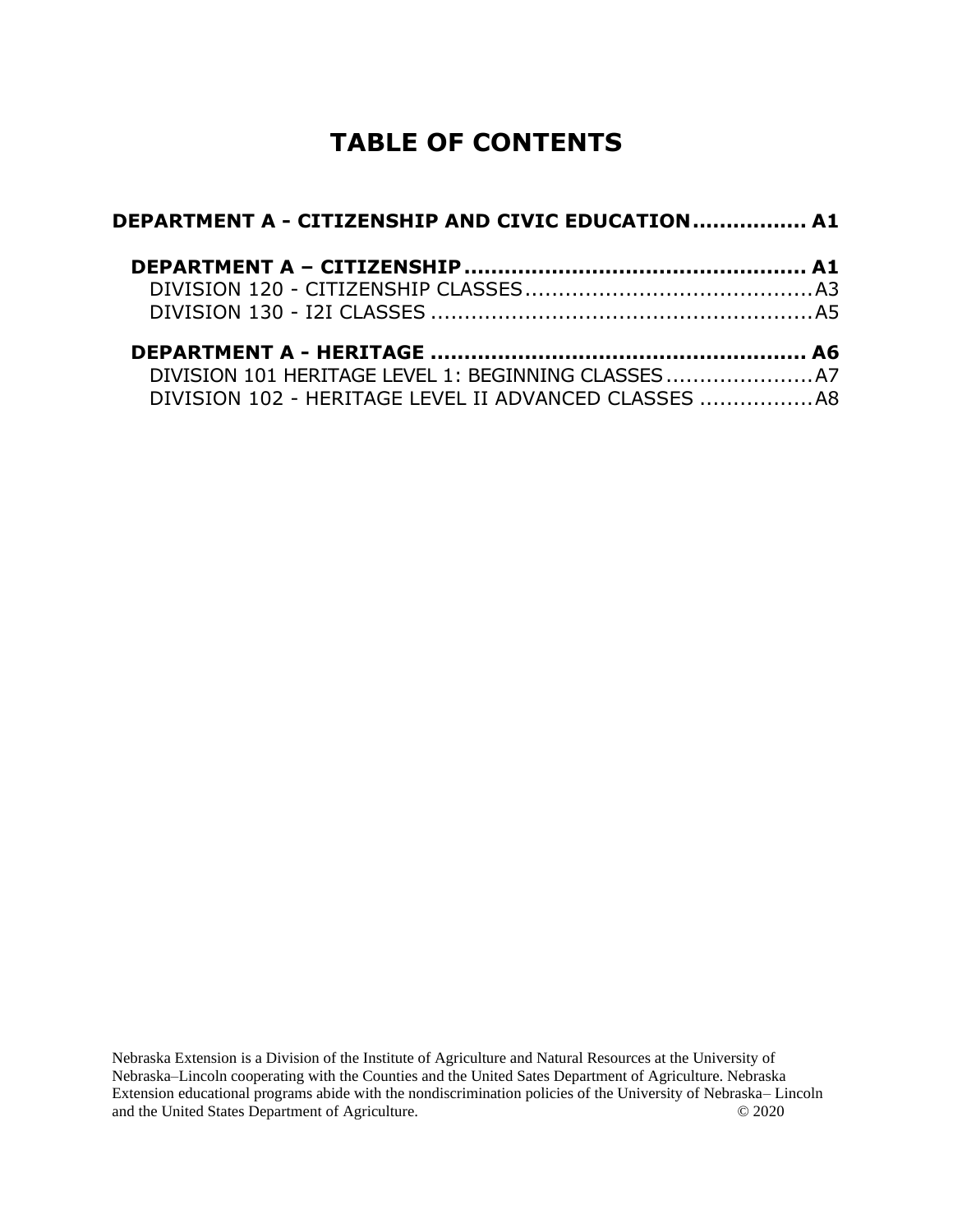# <span id="page-1-0"></span>**DEPARTMENT A - CITIZENSHIP AND CIVIC EDUCATION**

The purpose of these citizenship exhibits is to foster civic responsibility and action within the diverse areas of citizenship including community service, service learning, government and policy making.

#### **DRESS CODE -Please follow the dress code for your county as noted in the "General Rules and Regulations" section of this fair book.**

#### **ENTRIES PER EXHIBITOR -**

**County Entries** - No limit to number of exhibits per class unless otherwise noted in class description.

**State Fair** - State Fair has limits to entries per exhibitor and could be different in each division (please refer to the Nebraska State Fair Book).

**IMPORTANT –** There is **NOT** a **County Only Section** in the Fair book. There will either be a **CF** or **SF** in front of every **Class Number**.

- **CF**: means that exhibit is **ONLY** eligible to be exhibited at the **C**ounty **F**air.
- **SF**: means that exhibit if **CHOSEN** at County Fair is eligible to advance to **S**tate **F**air.

# **DEPARTMENT A – CITIZENSHIP**

#### <span id="page-1-1"></span>**Rules**

1. Exhibits are entered at 4-H'ers own risk. We will not be responsible for loss or damage to family heirloom items or any items in this division.

2. Displays should not be larger than 22" x 28" wide. If the size needs to be a different size because the historical item is larger than 22" x 28" please contact the superintendents for approval. Display collections securely in an attractive container no larger than 22" x 28".

3. Supporting Material: All entries must have a statement explaining:

- The purpose of the exhibit
- How the exhibit will be used.
- Exhibitors are encouraged to show evidence of their personal experiences, study or observations that relate to their exhibit. This helps the judges understand what the 4-H'er did and learned in the process that led to the exhibit.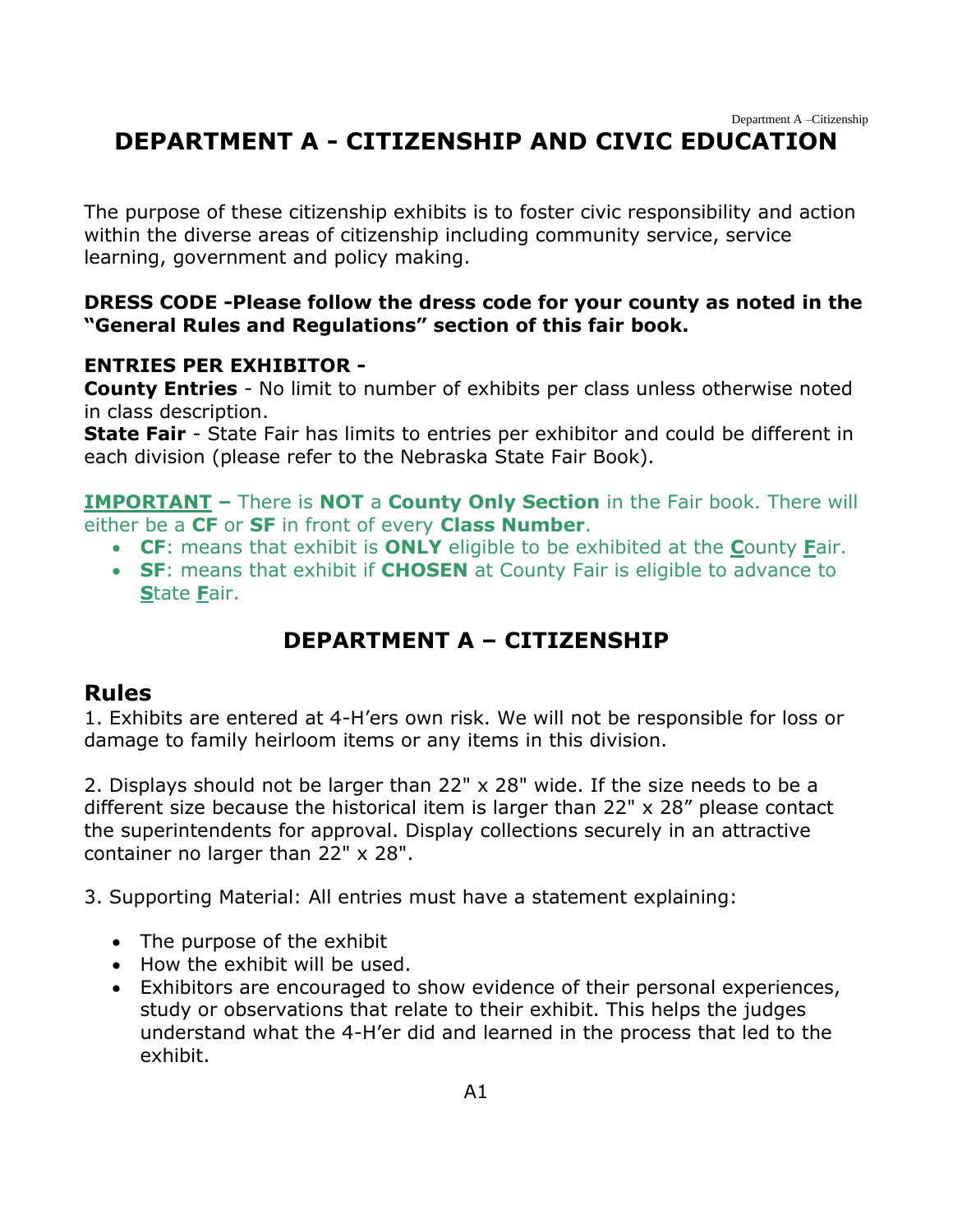Department A –Citizenship

- References All exhibitors should reference material sources or supporting information used in exhibits (i.e., if questions from a game were taken from an outside source, they must be referenced).
- Identification All entries should be labeled with the exhibitor's name, club and county.

# **Eligibility**

All static exhibits must have received a purple ribbon at the county fair to advance to the State Fair.

# **Quota**

County Fair Quota - For general rules see the [General Rules and Regulations](https://unl.box.com/s/e7w1cmzwit0us89x96k1h2gdrs51dsy2)  [Section of the Fair](https://unl.box.com/s/e7w1cmzwit0us89x96k1h2gdrs51dsy2) Book

State Fair Quota - Refer to general rules for information regarding quota <https://4h.unl.edu/fairbook/general/rules>

# **Scoresheets, Forms, and Contest Study Materials**

Project Materials - The official reference for the citizenship projects is Citizenship Public Adventures Kit (MI 7329) and Citizen Guide's Handbook (BU 7330). Other helpful citizenship references include Citizenship Washington Focus guides, Character Counts! and Service Learning Information.

Scoresheets, forms, contest study materials and additional resources can be found at [https://go.unl.edu/ne4hcitizenship.](https://go.unl.edu/ne4hcitizenship)

# **State Fair Special Award**

Premier 4-H Science Award - Premier 4-H Science Award is available in this area. Visit here for more details<https://4h.unl.edu/fairbook/premier-science-award>

### **Resources**

To find the youth and leader resources associated with this project area go to [https://4hcurriculum.unl.edu/.](https://4hcurriculum.unl.edu/) Use the search box to search by curriculum area.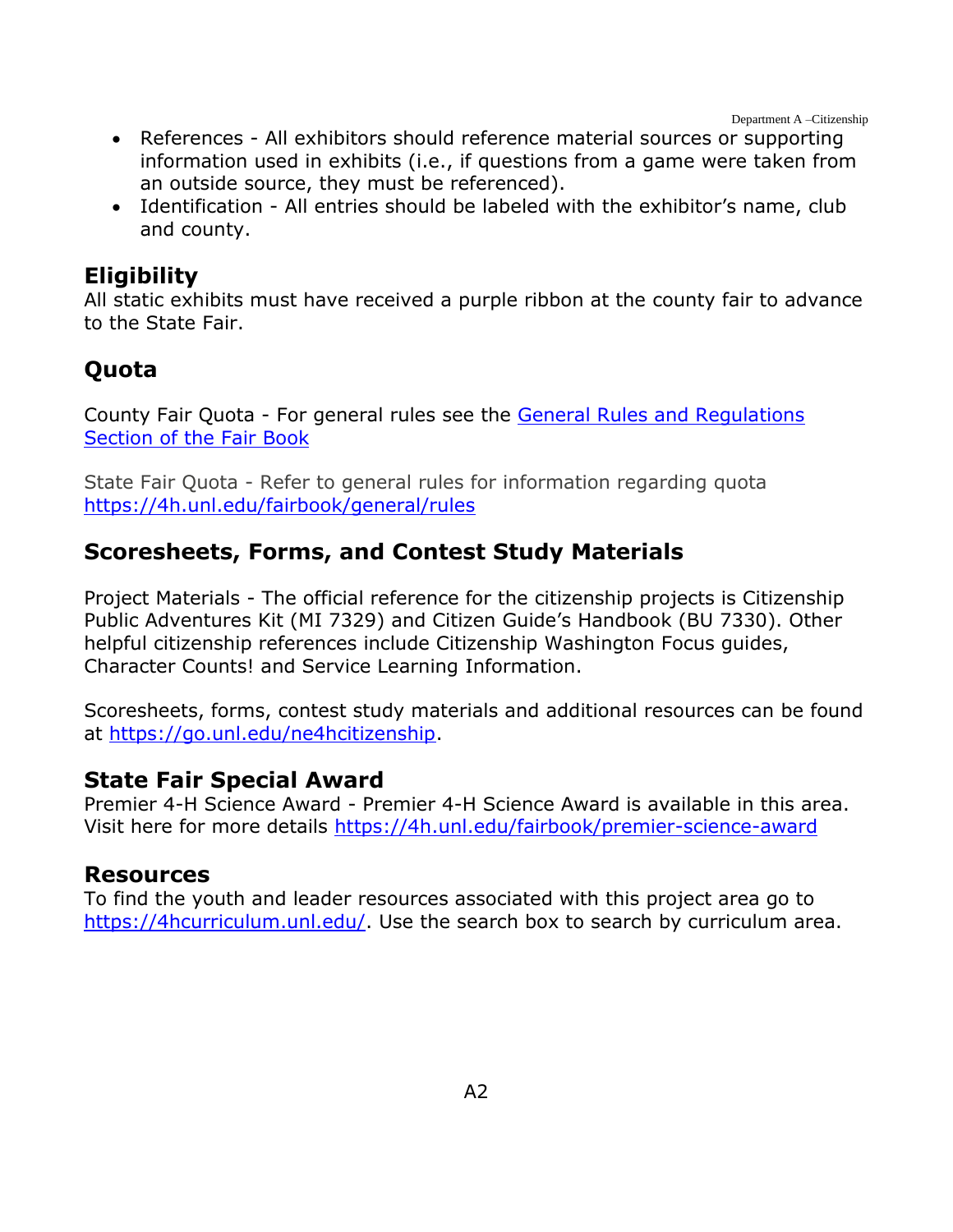# **DIVISION 120 - CITIZENSHIP CLASSES**

<span id="page-3-0"></span>**SF-A120001 - Care Package Display** - (SF182) - This exhibit is a display about the PROCESS of creating and giving a care package, not the actual care package. You may use a poster, Power Point or another multi-media program to tell about the PROCESS of developing and giving a care package to a service organization. PowerPoint should be saved to a USB/thumb drive. You need to answer the following questions in your exhibit. How did you select the organization? What items did you include in your care package? Why did you select those items? How did it feel to present your care pack to the organization? What did you learn from this experience? Other information that you feel is important about the care package or organization. Some examples of care packages are: Backpack for school supplies, litter pan for animal shelter items, suitcase for abuse shelter or homeless shelter, etc.

**SF-A120002 - Citizenship Game** - (SF182) - which could include but is not limited to symbol flash cards, question and answer board or simulation with props. Clear instructions on how to play the game and what the game hopes to accomplish must be included.

**SF-A120003 - Patriotic or Cultural Fine Arts** - (SF182) -can be made of any art media but should tie in the relevance of the artwork to citizenship.

**SF-A120004 - Public Adventure Scrapbook** - (SF182) - should describe your Public Adventure or Service Learning Activity. Scrapbooks must measure no more than 16" x 16".

**SF-A120005 - Public Adventure Poster** - (SF182) - should describe your Public Adventure or Service Learning Activity. Display posters must be stiff enough to stand when supported from behind and below. Length and width must be no more than 24" x 28".

**SF-A120006 - Written or Recorded Stakeholder Interview** – (SF182) should follow the outline found in the Public Adventures Curriculum. It may be written or recorded. Recordings should be saved as a .wav or .mp3 file; a USB/thumb drive will be accepted

**SF-A120007 - Written Citizenship Essay** - (SF182) - is designed to promote good citizenship and patriotism. This essay is open to all age groups. All essays should be 300 - 400 typewritten words.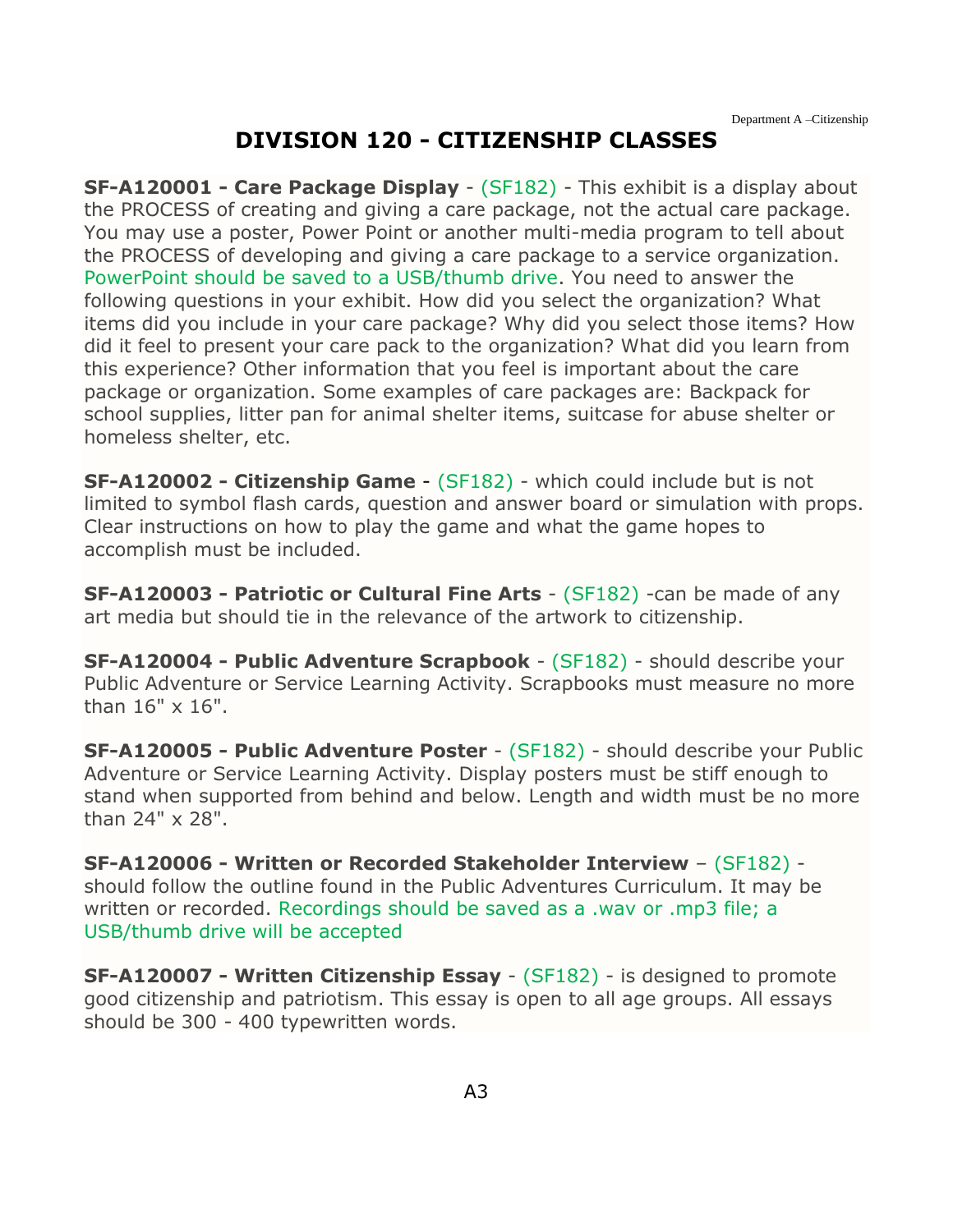Department A –Citizenship

#### **SF-A120008 - For 9th-12th Graders Only: Oral Citizenship Essay** - (SF182)

- addressing the theme "Freedom's Obligations" should be 3-5 minutes. No background music, singing or other enhancement allowed. All essays should be saved as a .wav or .mp3 file; a USB/thumb drive will be accepted. Voice tone should be normal and conversational. A copy of the written essay should be attached.

**SF-A120009 - Service Items** - (SF182) - can include but are not limited to lap quilt, Quilt of Valor, and homemade toys. Only non-perishable items will be accepted. Attached to the exhibit should be an explanation of who the recipient was and how the service project was made and used. The service item could be part of a larger community service effort.

**SF-A120010 - 4-H Club Exhibit** - (SF182) - should depict what a 4-H club has done in the area of community service. This item could include, but is not limited to, a service item, poster, scrapbook, cultural or creative arts item or care package, Quilt of Valor.

**CF-A120900 – Citizenship - Other** - Exhibit needs to relate to project area. One Example: Care Package - Care Package should contain attractively arranged items to be donated to a worthy cause. The container is flexible and should fit the purpose of the exhibit. Some examples are: Backpack for school supplies, litter pan for animal shelter items, suitcase for abuse shelter or homeless shelter, etc. These items must be non-perishable. This care package can be the same one that was documented in SF-A120001 Care Package Display under Citizenship or it can be a different care package. You can add any additional information that you want the judge to know about your exhibit.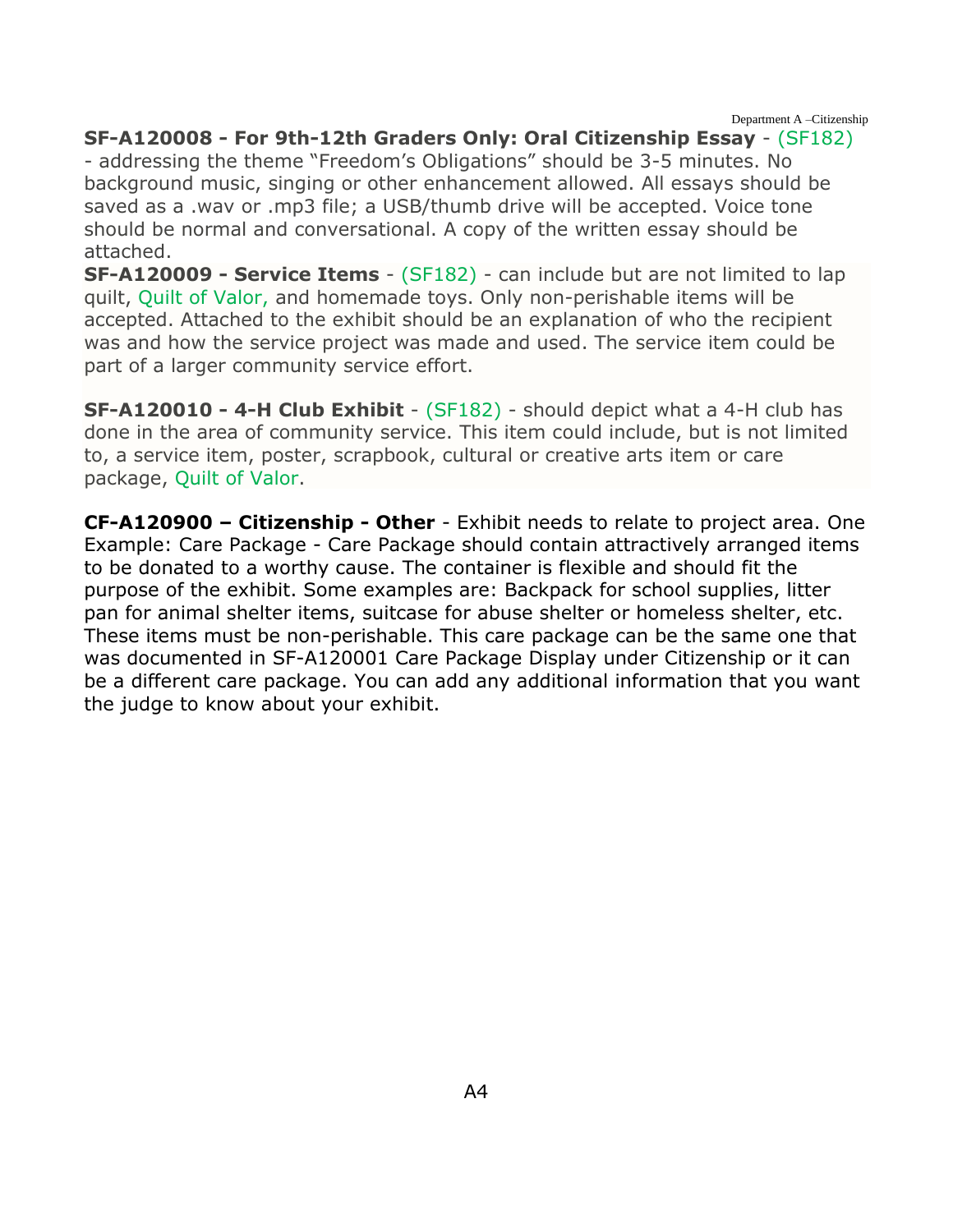# **DEPARTMENT A - I2I**

## **DIVISION 130 - I2I CLASSES**

<span id="page-5-0"></span>**SF-A130001 - Cultural Fine Arts** - (SF183) - can be made of any art media but should symbolize what makes them unique.

**SF-A130002 - How Are We Different? Interview** - (SF183) -should follow the interview guide in the participant manual on page 3 and should reflect on the differences and similarities between you and the person you are interviewing.

**SF-A130003 - Name Art** - (SF183) - should be a creative art exhibit that symbolizes or explains where your name came from and what it means. Can use any media.

**SF-A130004 - Family History** - (SF183) -depicting your family cultural history or the ethnic make-up of your community noting who were the first settlers, where did they come from, is there evidence of the background today (local celebrations, family celebrations, museum or educational displays, historical markers, etc.)

**SF-A130005 - Exhibit depicting a cultural food** - (SF183) - that is special to your family. Can be a story or essay.

**SF-A130006 - "This is Who I Am" poem**. - (SF183)

**SF-A130007 – Poster** - (SF183) - that depicts what you have learned through the i2i Project.

**SF-A130008 – Biography** - (SF183) - about an historical figure who has made a positive impact on our society or who has made a difference in the lives of others.

**SF-A130009 - Play Script** - (SF183) - written about a different culture.

**CF-A130900 - I2I Other** - Exhibit needs to relate to project area.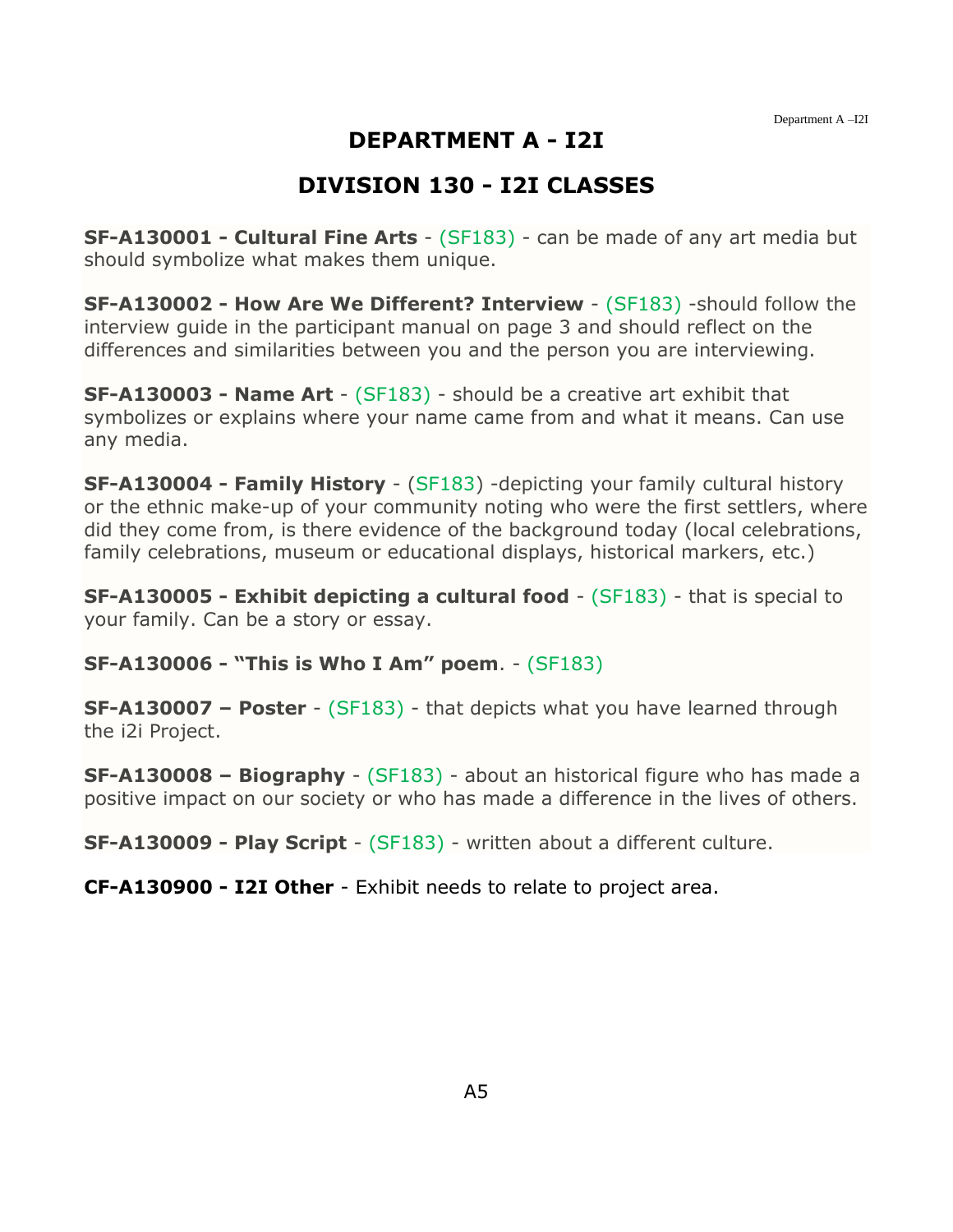# **DEPARTMENT A - HERITAGE**

<span id="page-6-0"></span>An exhibit of items, pictures, maps, charts, slides/tapes, drawings, illustrations, writings or displays that depict the heritage of the member's family or community or 4-H history.

### **Rules**

1. Exhibits are entered at 4-H'ers own risk. We will not be responsible for loss or damage to family heirloom items or any items in this division.

2**.** Displays should not be larger than 22" x 28" wide. If the size needs to be a different size because the historical item is larger than 22" x 28" please contact the superintendents for approval. Display collections securely in an attractive container no larger than 22" x 28".

3**.** Exhibits must include NAME, COUNTY, AGE & PAST EXPERIENCE (years in Explore Your Heritage, projects) on back of exhibit.

4**.** All entries must have documentation included.

### **Eligibility**

All static exhibits must have received a purple ribbon at the county fair to advance to the State Fair.

### **Quota**

County Fair Quota - For general rules see the [General Rules and Regulations](https://unl.box.com/s/e7w1cmzwit0us89x96k1h2gdrs51dsy2)  [Section of the Fair Book](https://unl.box.com/s/e7w1cmzwit0us89x96k1h2gdrs51dsy2)

State Fair Quota - Refer to general rules for information regarding quota <https://4h.unl.edu/fairbook/general/rules>

#### **Scoresheets, Forms, and Contest Study Materials**

Scoresheets, forms, contest study materials, and additional resources can be found at [https://go.unl.edu/ne4hheritage.](https://go.unl.edu/ne4hheritage)

### **State Fair Special Awards**

Premier 4-H Science Award - Premier 4-H Science Award is available in this area. Visit here for more details<https://4h.unl.edu/fairbook/premier-science-award>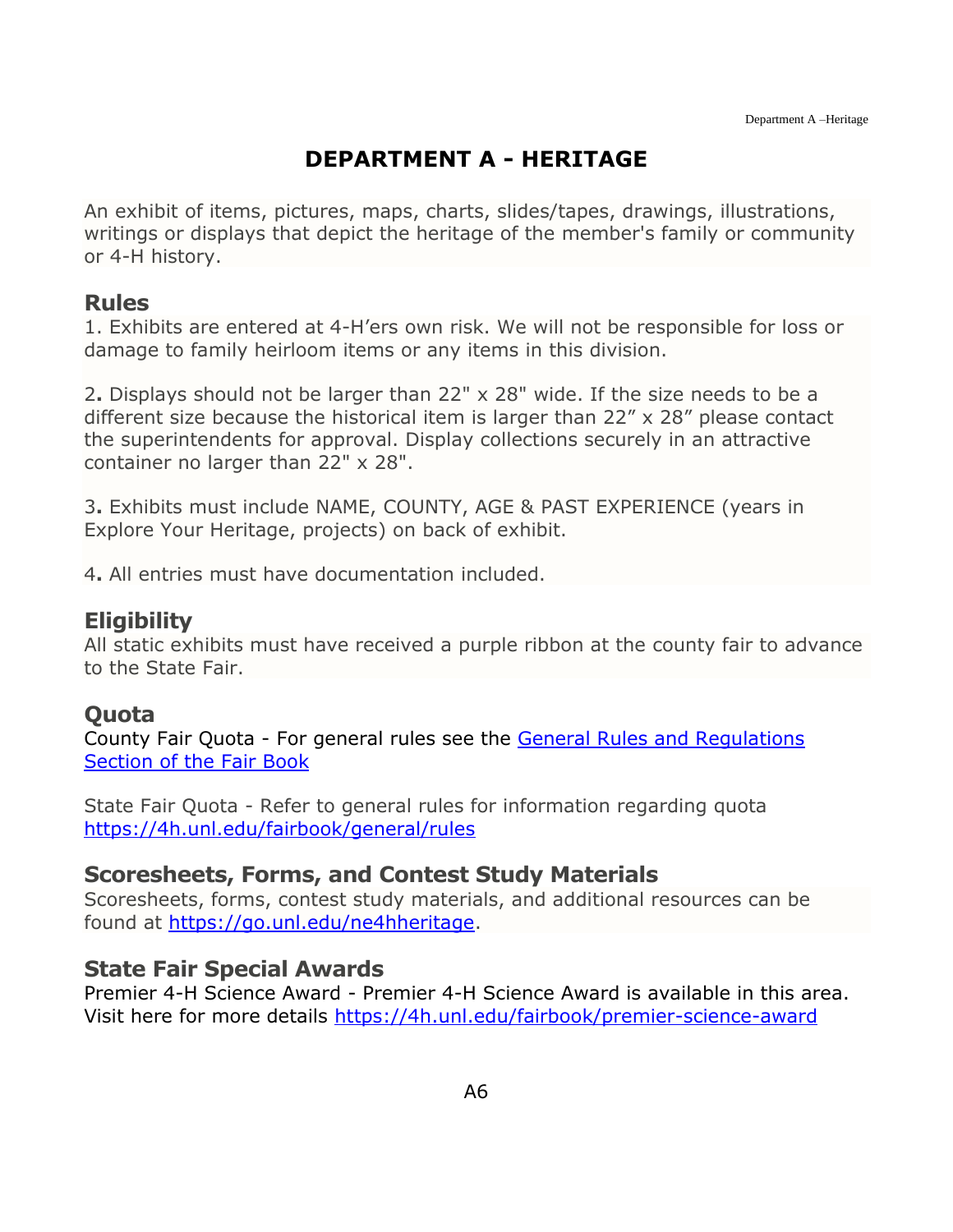#### **Resources**

The find the youth and leader resources associated with this project area go to [https://4hcurriculum.unl.edu/.](https://4hcurriculum.unl.edu/) Use the search box to search by curriculum area.

### <span id="page-7-0"></span>**DIVISION 101 HERITAGE LEVEL 1: BEGINNING CLASSES**

**SF-A101001 - Heritage poster or flat exhibit** - (SF71) - Entries may be pictures, posters, items that depict family heritage. Exhibits must be supported by a written explanation.

**SF-A101002 - Family Genealogy/History Notebook** - (SF71) - Include pedigree charts/family group sheets, with documentation for two-three generations of one family line, expanding each year. If multiple books included in exhibit, only bring book with most current year's work.

**SF-A101003 - Local History Scrapbook/Notebook** - (SF71) - Scrapbook or notebook that depicts history of local community or Nebraska that helps youth appreciate their heritage.

**SF-A101004 - Framed family groupings (or individuals) of pictures showing family history** - (SF71) - Pictures must be supported by a written explanation.

**SF-A101005 - Other exhibits depicting the heritage of the member's family or community - (SF71)** - Exhibit must be supported by a written explanation. May include, biographical album of themselves or another family member, family cookbooks, etc.

**SF-A101006 - 4-H History Scrapbook** - (SF71) - A scrapbook relating 4-H history of local club or county. Must be work of individual 4-H'er - no club project. If multiple books included in exhibit, only bring book with most current year's work.

**SF-A101007 - 4-H History Poster** - (SF71) -Poster relating 4-H history of local club or county or individual.

**SF-A101008 - Story or illustration about a historical event** - (SF71).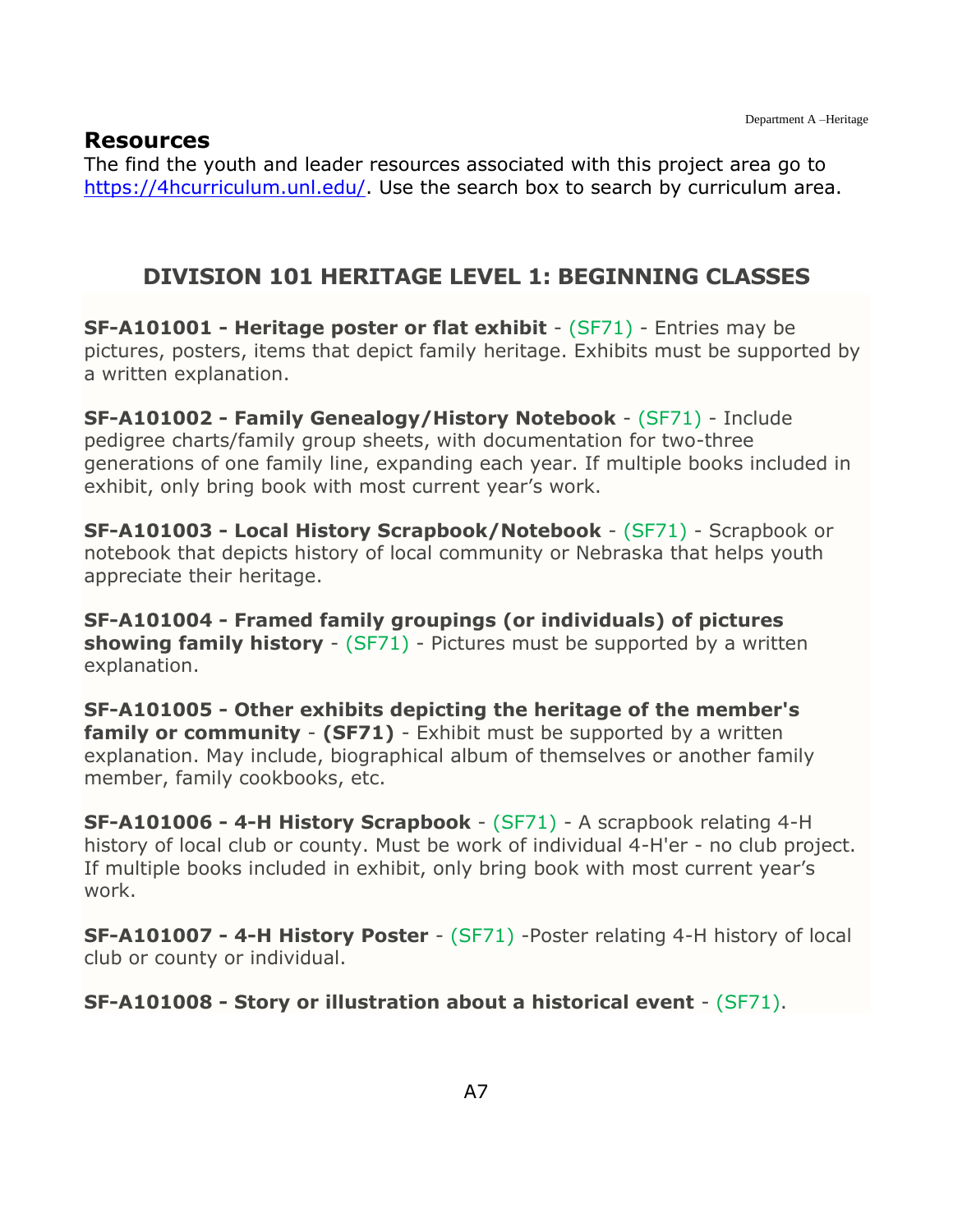Department A –Heritage

**SF-A101009 - Book review about local, Nebraska or regional history** - (SF71).

**SF-A101010 - Other historical exhibits** - (SF71) - attach an explanation of historical importance.

**SF-A101011 - Family Traditions Book** - (SF71) - Exhibitor scrapbook depicting family traditions of the past.

**SF-A101012 - Family Traditions Exhibit** - (SF71) - Story or illustration of a family tradition or event. Exhibits must be supported by a written explanation.

**SF-A101013 - 4-H Club/County Scrapbook** - (SF71) - Scrapbook relating 4-H history of local club or county compiled by club historian. If multiple books included in exhibit, only bring book with most current year's work.

**SF-A101014 - 4-H Member Scrapbook** - (SF71) - Scrapbook relating to individual 4-H members' 4-H history. If multiple books included in exhibit, only bring book with most current year's work.

**SF-A101015 - Special Events Scrapbook** - (SF71) -A scrapbook relating to a 4- H special event, such as Congress or CWF or a personal or family special event, such as a trip, family reunion, etc.

**CF-A101900 - Heritage I Other** - Exhibit needs to relate to project area. You can add any additional information that you want the judge to know about your exhibit.

# <span id="page-8-0"></span>**DIVISION 102 - HERITAGE LEVEL II ADVANCED CLASSES**

**SF-A102001 - Heritage poster or flat exhibit** - (SF71) -Entries may be pictures, posters, items, etc. that depict family heritage. Exhibits must be supported by a written explanation.

**SF-A102002 - Family Genealogy/History Notebook** - (SF71) - Include pedigree charts/family group sheets, with documentation beyond two-three generations of one family line, expanding each year. If multiple books included in exhibit, only bring book with most current year's work.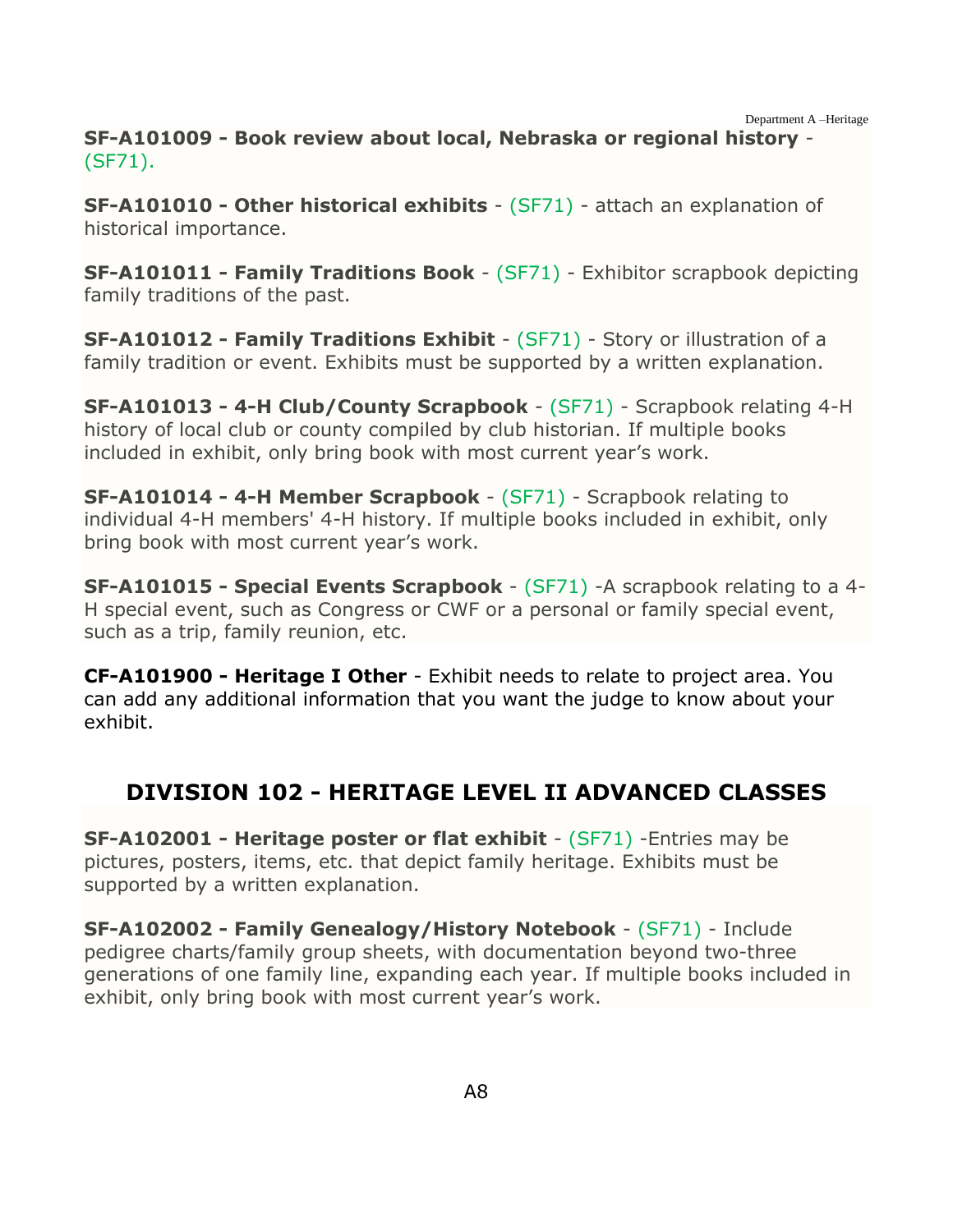Department A –Heritage **SF-A102003 - Local History Scrapbook/Notebook** - (SF71) - Scrapbook or notebook that depicts history of local community or Nebraska that helps youth appreciate their heritage.

**SF-A102004 - Framed family groupings (or individuals) of pictures showing family history** - (SF71) - Pictures must be supported by a written explanation.

**SF-A102005 - Other exhibits depicting the heritage of the member's family or community** - (SF71) - Exhibit must be supported by a written explanation. May include, biographical album of themselves or another family member, family cookbooks, etc.

**SF-A102006 - 4-H History Scrapbook** - (SF71) - A scrapbook relating 4-H history of local club or county. Must be work of individual 4-H'er - no club project. If multiple books included in exhibit, only bring book with most current year's work.

**SF-A102007 - 4-H History Poster** - (SF71) - Poster relating 4-H history of local club or county or individual.

**SF-A102008 - Story or illustration about a historical event** - (SF71)

**SF-A102009 - Book review about local, Nebraska or regional history** - (SF71)

**SF-A102010 - Other historical exhibits** - (SF71) - attach an explanation of historical importance.

**SF-A102011 - Exhibit depicting the importance of a community or Nebraska historic landmark** - (SF71).

**SF-A102012 - Community Report** - documenting something of historical significance from past to present - (SF71).

**SF-A102013 - Historic Collection** - (SF71) - displayed securely and attractively in a container no larger than 22" x 28".

**SF-A102014 - Video/DVD or slide/tape documentary of a family or a community event** - (SF71) - Must be produced and edited by 4-H member.